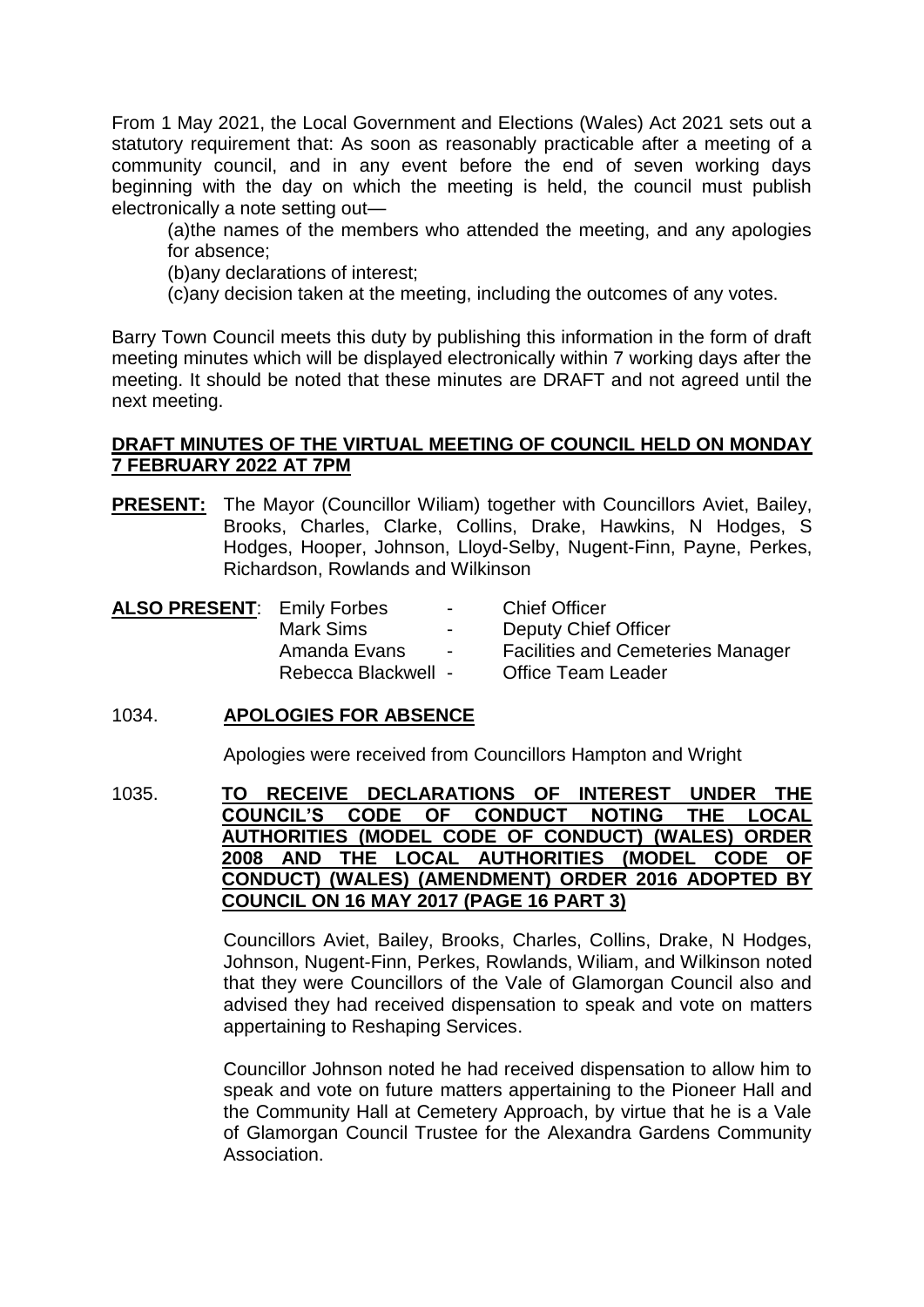Councillor Rowlands noted he has been granted dispensation to speak only at all meetings of Barry Town Council on matters relating to the Youth Forum and the impact of the Forum on restructuring of the Youth Service and financial arrangements.

Councillor Payne wished to make a declaration in the event of discussions relating to Youth services due to being the Vice Chair of the Vale of Glamorgan Youth Forum. Councillor Charles also wished to make the same declaration due to being a link Councillor on Barry Youth Council.

## 1036. **WELL-BEING OF FUTURE GENERATIONS (WALES) ACT 2015**

It was noted that this Act sets out the requirement for a public body to act in a manner which seeks to ensure **that the needs of the present are met without compromising the ability of future generations to meet their own needs.**

In order to act in that manner, a public body must take account of the following things:

- (a) the importance of balancing short term needs with the need to safeguard the ability to meet long term needs, especially where things done to meet short term needs may have detrimental long term effect;
- (b) the need to take an integrated approach, by considering how—

(i) the body's well-being objectives may impact upon each of the wellbeing goals;

(ii) the body's well-being objectives impact upon each other or upon other public bodies' objectives, in particular where steps taken by the body may contribute to meeting one objective but may be detrimental to meeting another;

(c) the importance of involving other persons with an interest in achieving the well-being goals and of ensuring those persons reflect the diversity of the population of the part of Wales in relation to which the body exercises functions;

(d) how acting in collaboration with any other person (or how different parts of the body acting together) could assist the body to meet its wellbeing objectives, or assist another body to meet its objectives;

(e) how deploying resources to prevent problems occurring or getting worse may contribute to meeting the body's well-being objectives, or another body's objectives.

## **RESOLVED: That the Well-being of Future Generations (Wales) Act 2015 be noted.**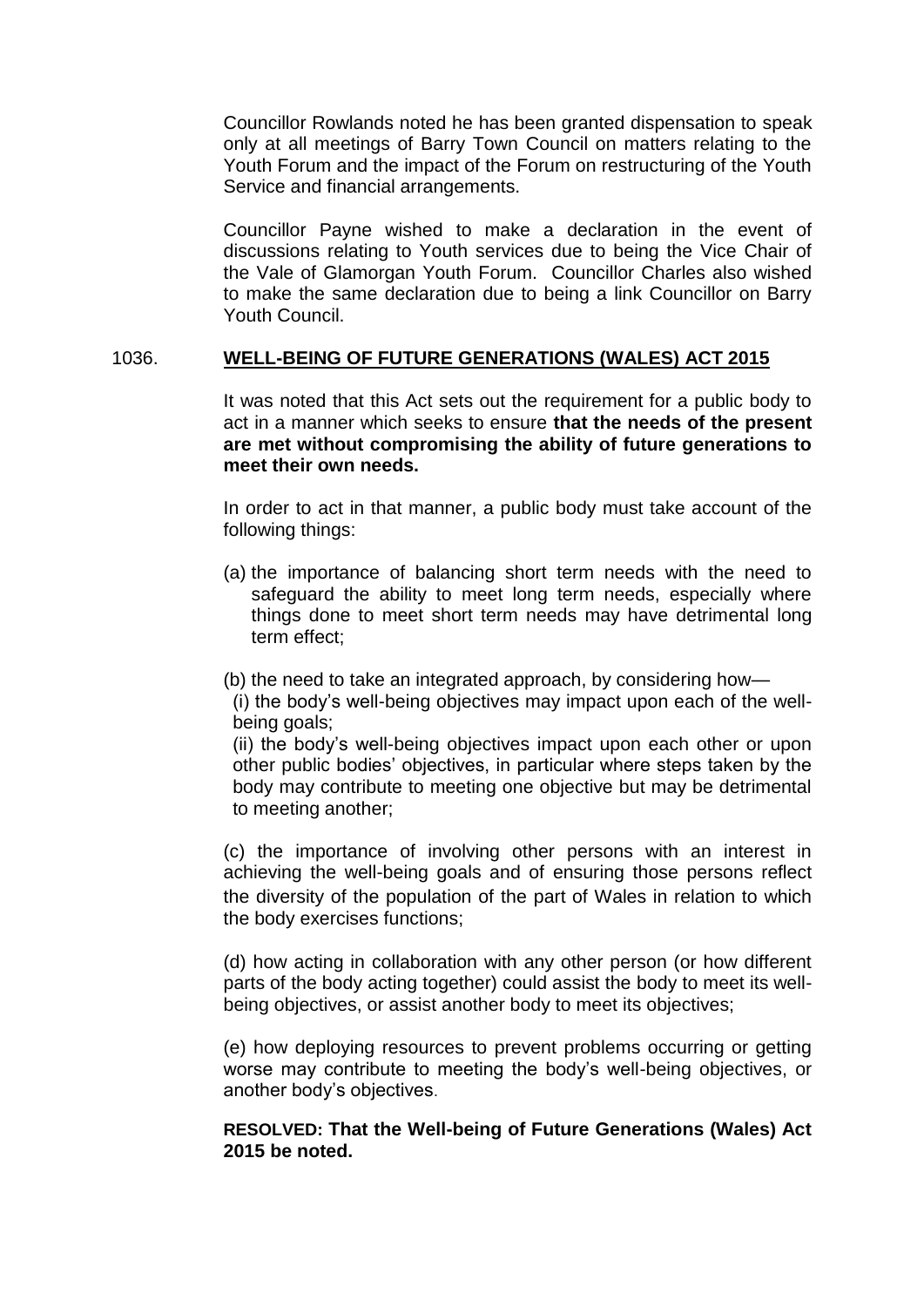# 1037. **TO APPROVE AND SIGN THE MINUTES OF AN EXTRAORDINARY MEETING OF FULL COUNCIL HELD ON MONDAY 10 JANUARY 2022**

Members were provided with the minutes of the Extraordinary Meeting of Full Council held on Monday 10 January 2022.

**RESOLVED: That the minutes of the Extraordinary Meeting of Full Council held on Monday 10 January 2022 are approved and signed as a correct record.**

### 1038. **TO RECEIVE COMMUNICATIONS FROM THE MAYOR**

The Mayor advised that he attended an event on King Square with Barry Male Voice Choir where they sang carols by the Christmas Tree and noted that many Christmas Events had been cancelled. He also advised that he had met with Lee Selby who is assisting him with training for the Cardiff Half Marathon in which the Mayor is running for Ty Hafan.

**RESOLVED that communications from the Mayor be received and noted.**

# 1039. **TO CONSIDER QUESTIONS FROM COUNCILLORS (STANDING ORDER 3 (E) REFERS)**

None were received.

# 1040. **TO CONSIDER QUESTIONS/COMMENTS FROM MEMBERS OF THE PUBLIC (STANDING ORDER 3 (F) REFERS)**

None were received.

# 1041. **TO CONSIDER MOTIONS SUBMITTED BY COUNCILLORS**

None were received.

# 1042. **TO RECEIVE AND NOTE THE MINUTES OF THE PLANNING COMMITTEE HELD ON 14 DECEMBER 2021 AND 25 JANUARY 2022 TO GIVE CONSIDERATION TO ANY RECOMMENDATIONS THEREIN**

Councillor Clarke wished to note that he was in attendance as an observer at the meeting held on 14 December 2021. The Chief Officer asked if it could be raised at the next meeting of Planning where the amendment will be made.

**RESOLVED: That the minutes of the Planning Committee meeting held on 14 December 2021 and 25 January 2022 be received and noted.**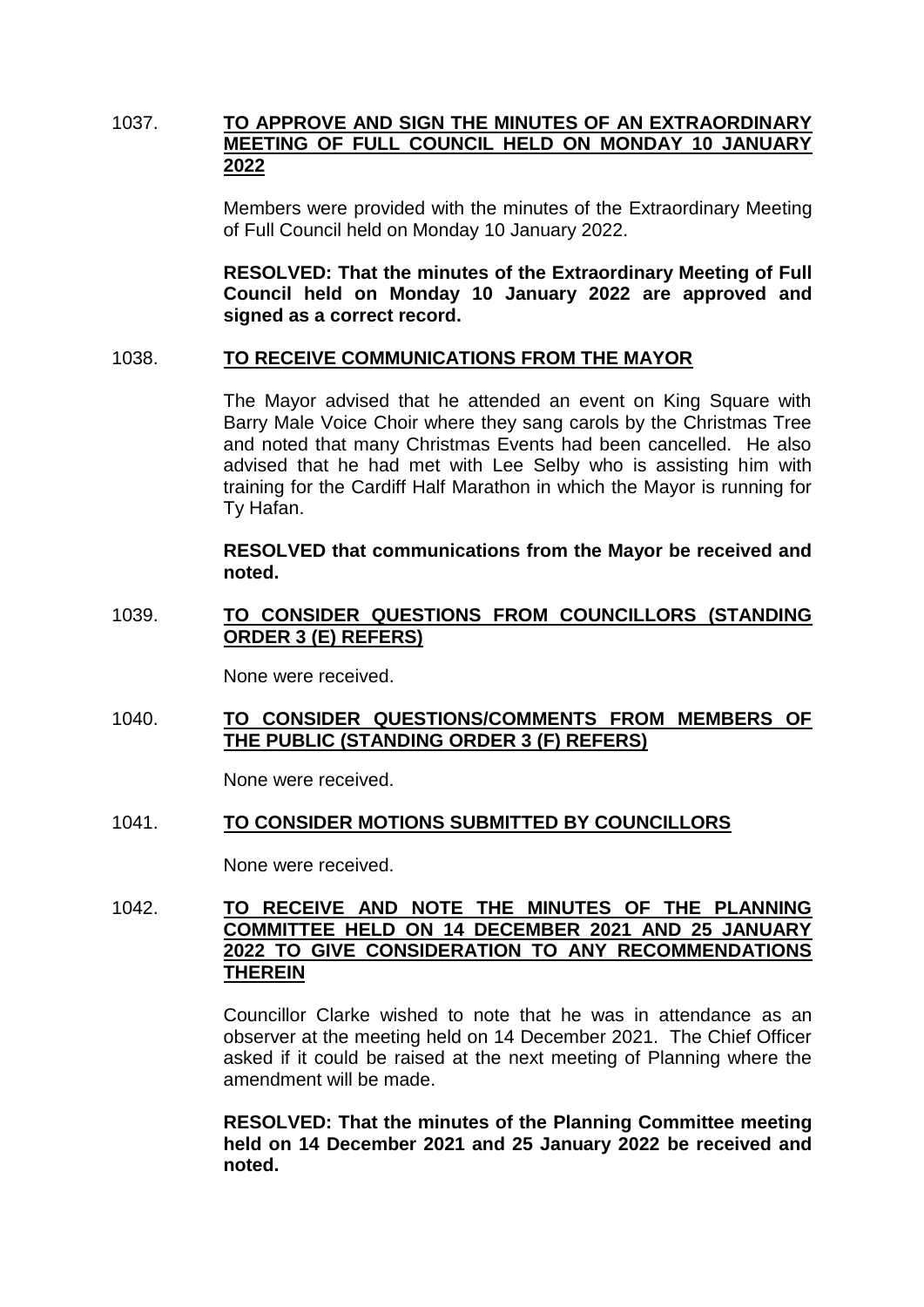1043. **TO RECEIVE AND NOTE THE MINUTES OF THE SUSTAINABLE BARRY WORKING PARTY HELD ON 17 JANUARY 2022 AND TO GIVE CONSIDERATION TO ANY RECOMMENDATIONS THEREIN**

> **RESOLVED: That the minutes of Sustainable Barry Working Party held on 17 January 2022 be received and noted.**

1044. **TO RECEIVE AND NOTE THE MINUTES OF THE HALLS, CEMETERIES AND COMMUNITY FACILITIES COMMITTEE HELD ON 17 JANUARY 2022 AND TO GIVE CONSIDERATION TO ANY RECOMMENDATIONS THEREIN**

> **RESOLVED: That the minutes of the Halls, Cemeteries and Community Facilities Committee held on 17 January 2022 be received and noted.**

1045. **TO RECEIVE AND NOTE THE INFORMAL NOTES OF THE COMMUNITY PLAN WORKING PARTY HELD ON 24 JANUARY 2022 AND TO GIVE CONSIDERATIONS TO ANY RECOMMENDATIONS THEREIN**

> **RESOLVED: That the informal notes of the Community Plan Working Party held on 24 January 2022 be received and noted.**

1046. **TO RECEIVE AND NOTE THE MINUTES OF THE PERSONNEL COMMITTEE HELD ON 26 JANUARY 2022 AND TO GIVE ANY CONSIDERATION TO ANY RECOMMENDATIONS THEREIN**

> Councillor Charles advised that there is one recommendation which will be discussed at item 26 of the agenda.

> **RESOLVED: That the minutes of Personnel Committee held on 26 January 2022 be received and noted.**

1047. **TO RECEIVE AND NOTE THE MINUTES OF THE FAIRTRADE ADVISORY COMMITTEE HELD ON 31 JANUARY 2022 AND TO GIVE ANY CONSIDERATION TO ANY RECOMMENDATIONS THEREIN** 

> Councillor Johnson advised members that are two recommendations to agree which is to endorse the surplus vaccine letter that the First Minister had sent to the Prime Minister to send surplus vaccines to developing countries. Councillor Johnson also advised members that due to time constraints in the meeting a budget for Fairtrade fortnight was not agreed and suggested a budget of £300. Councillor Payne asked about the Town of Sanctuary that was discussed in the meeting and advised that it wouldn't really sit with Fairtrade. Councillor Johnson advised that it would be for the new administration to consider and that it should discussed at a future meeting. The Chief Officer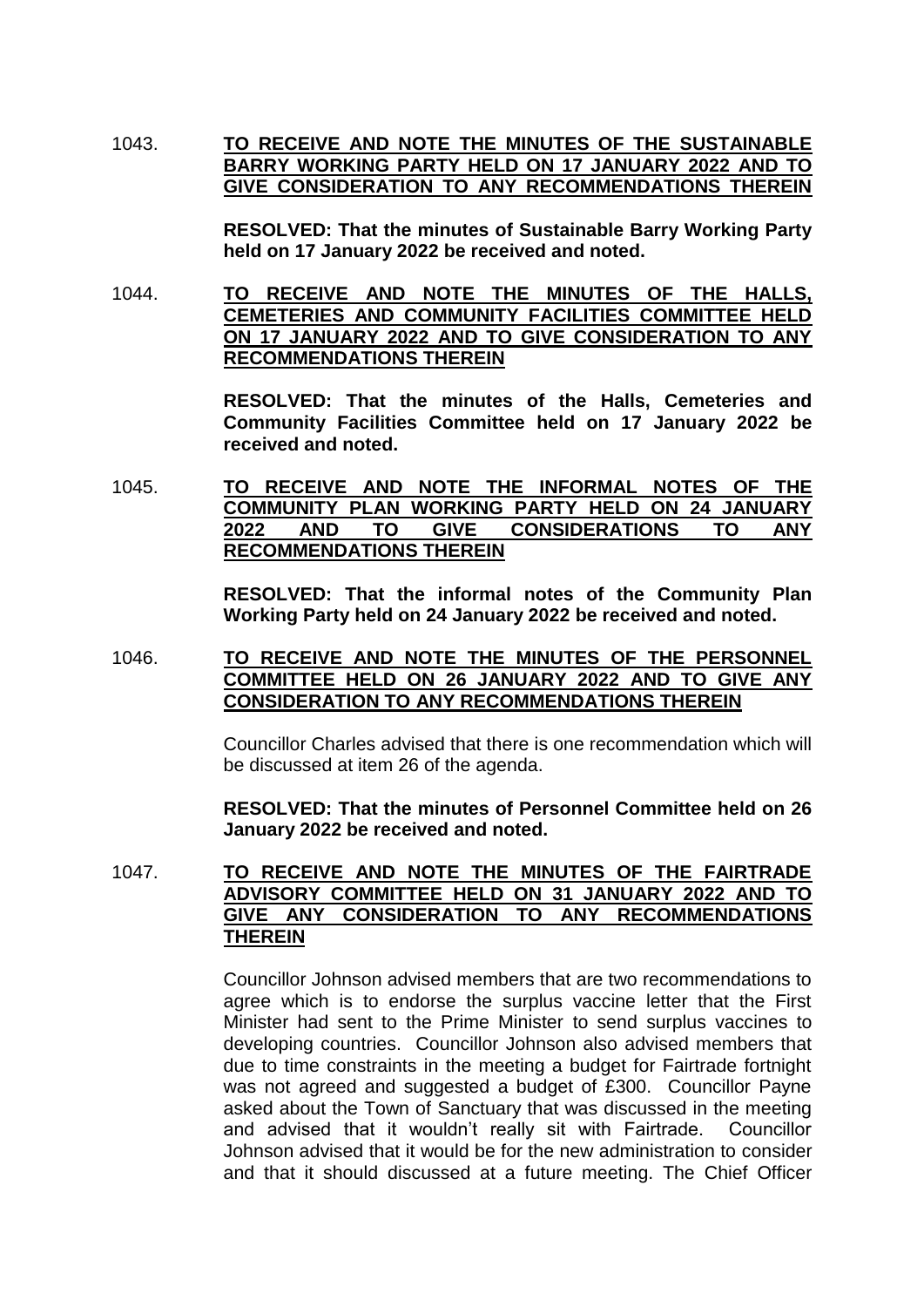advised that this could go to a future Working Party meeting post elections and Annual Meeting and this approach was agreed

## **RESOLVED:**

- **1. That the minutes of the Fairtrade Advisory Committee held on 31 January 2022 be received and noted.**
- **2. That a budget of £300 is agreed to deliver Fairtrade Fortnight**
- **3. That a statement of support is issued in relation to offering surplus vaccines to the developing world.**
- **4. That a report on a Town of Sanctuary is discussed at a future meeting of the Innovation Working Party post May 2022**

# 1048. **TO RECEIVE THE MINUTES OF THE FINANCE, POLICY AND GENERAL PURPOSES COMMITTEE HELD ON 31 JANUARY 2022 AND GIVE CONSIDERATIONS TO ANY RECOMMENDATIONS THEREIN**

Councillor Brooks wished to note the events listed within the minutes and asked for Councillors support around them.

**RESOLVED: That the minutes of the Finance, Policy and General Purposes Committee held on 31 January 2022 be received and noted.** 

# 1049. **TO RECEIVE THE MINUTES OF THE SHOP LOCAL BARRY ADVISORY GROUP HELD ON 3 FEBRUARY 2022 AND TO GIVE ANY CONSIDERATION TO ANY RECOMMENDATIONS THEREIN**

**RESOLVED: That the minutes of the Shop Local Barry Advisory Group held on 3 February 2022 be received and noted.** 

# 1050. **TO REVIEW THE COUNCIL'S APPROACH TO MEETINGS**

Members were provided with a report requesting members to review and agree the Council's approach to meetings for the remainder of the current schedule of meetings for 2021/22 leading up to the Council's Annual Meeting in May 2022.

Councillor Brooks advised that the situation has changed in relation to the Omicron variant, suggesting to move forward and revert to the hybrid approach to meetings to support flexibility. Councillor Brooks suggested to invest in better technology for the Chamber to reduce echoing and training / induction for new Councillors post elections.

Councillor Nugent-Finn asked for inclusivity for all, advising that she had been working with the National Deaf Society and felt that as a demographic they are excluded from participating, requesting that sign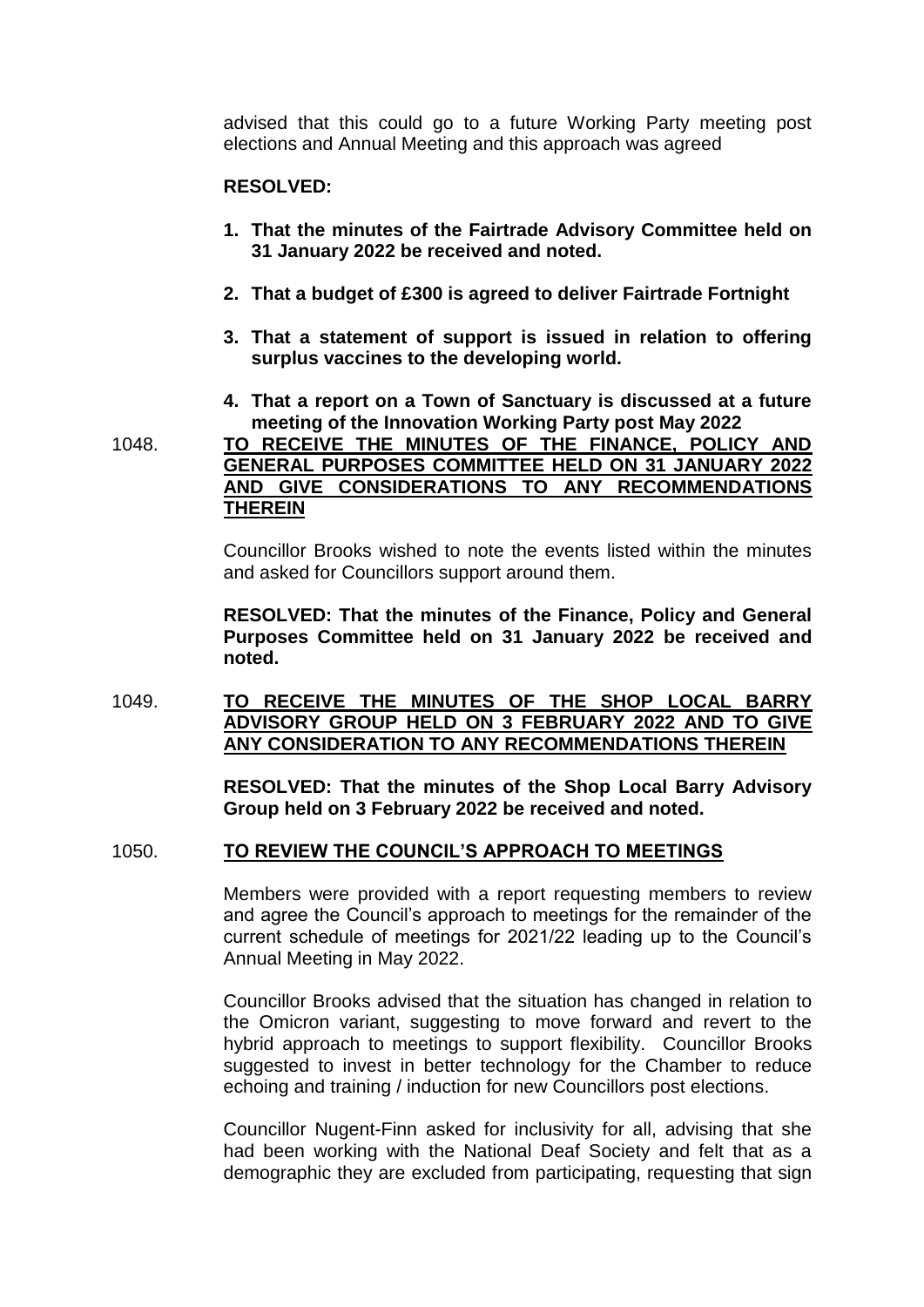language and an internal loop system is explored. The Mayor advised that with the zoom function, closed caption could be used.

# **RESOLVED:**

- **1. That all future Council meetings are held on a hybrid basis**
- **2. That an improvement to technology is explored and implemented**
- **3. That an improvement for inclusion is explored**

# 1051. **TO APPROVE THE SCHEDULE OF PAYMENTS FOR FEBRUARY 2022**

Members were provided with the schedule of payments for February 2022 for approval consisting of BACS payments and direct debits in the amount of £4,784.80

# **RESOLVED:**

- **1. That the information set out in the report relating to salary payments for December 2021 and January 2022 inclusive, which has been certified and authorised by the appropriate officers in accordance with the requirements of Standing Order 19(c), be received and noted.**
- **2. That the schedule of payments for February 2022 comprising of BACS payments and direct debits in the amount of £4,784.80 be approved, subject to the relevant papers being in order.**

# 1052. **BUDGET MONITORING REPORT TO 31 JANUARY 2022**

Members were provided with information about the Council's income and expenditure in the 2021/22 financial year as at the end of January 2022.

**RESOLVED: That the budget monitoring report for January 2022, indicating actual income and expenditure up to the end of month ten in the 2021/22 financial year, noting the projected underspend of £94,345 that will result in a net amount of £28,345 being transferred from reserves be received and noted.**

# 1053. **DRAFT BUDGET 2022/23 CONSULTATION DATA**

Members were provided with the outcome of the 2022/23 Budget Consultation.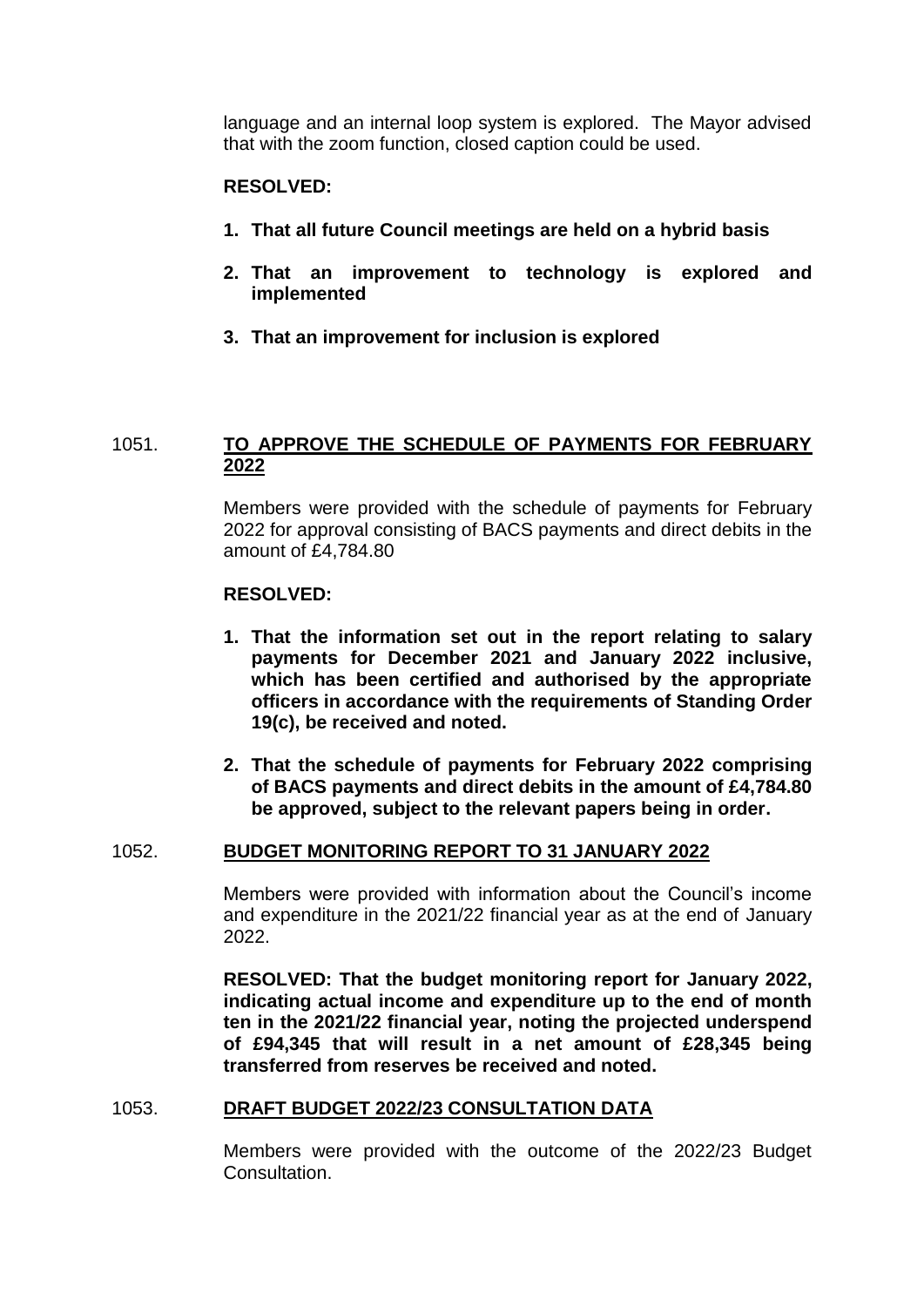### **RESOLVED: That members receive and note the report**

### 1054. **TO AGREE THE COUNCIL'S BUDGET FOR 2022/23**

Members were provided with the Town Council's draft budget for 2022/23 following public consultation and to determine the precept to be levied on the Vale of Glamorgan Council.

Councillor Brooks advised members that as the cost of living is increasing she recognises the worries of residents with the uncertainty of increased costs for fuel, food and energy. Cllr Brooks felt concerned for the residents of Barry and had looked at the proposed budget to see if improvements could be made in order to not impact on the residents of Barry. Councillor Brooks also wanted to be able to leave the Council in a strong and viable position ready for the next administration, having shown a track record of delivering over the last 5 years and in order to improve the lives of Barry residents over the next 5 years.

Councillor Brooks advised that in order to have no increase and keep the cost at £59.60 for a Band D rate payer, £23,554 would need to be found. It was noted that as at the Full Council meeting on 13 December 2021 officers were projecting year-end figures of £76,834, £34,935 and £17,870 for Merthyr Dyfan Cemetery fees and charges allowing for the 3% increase recommended from Halls and agreed at Finance Committee. Councillor Brooks advised that closer to year end Officers are now projecting year-end figures of £78,341, £39,840 and £21,430, which is reported in the budget monitoring report to 31 January 2022, meaning that the revised year-end figures with the 3% increase in fees would generate an additional £10,271.Councillor Brooks advised that it will leave a need to use an additional amount of £13,283 from the General Reserve which is also projected to be in a more favourable position than originally advised at Full Council in December 2021. Councillor Brooks summed up by advising that the General Reserve was projected to decrease to £382,940 (being 26% of gross expenditure) where it is now being projected to increase to £446,655. Therefore, by using an additional £13,283 will drop the General Reserve to £433,372 (29% of gross expenditure) which will still be £50,000 higher than previously projected back in December 2021.

Councillor S Hodges fully supported Councillor Brooks suggestions advising that times are hard, that we are still coming through a pandemic and will only get harder for residents.

Councillor Charles also supported the suggestions made by Councillor Brooks, thanking her for looking into this, noting that it could make a difference to a lot of people. Councillor Lloyd-Selby also agreed with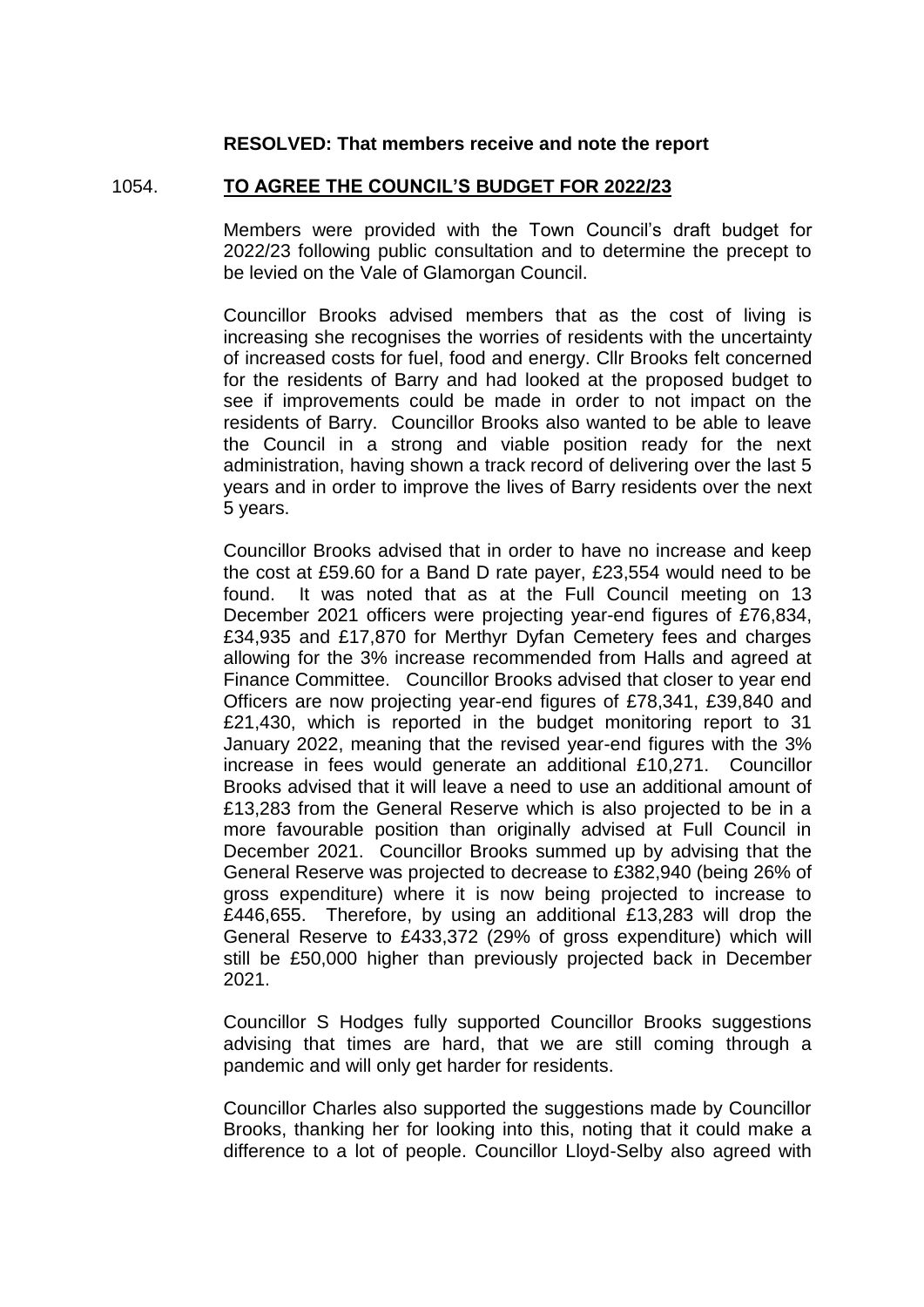the suggestions made noting that the cost of living increases is dire and anything the Council can do to support residents will be welcomed.

**RESOLVED: that members agree to approve the draft budget for 2022/23 that sets a precept requirement of £1,242,362 being an increase to a Band D tax payer of 0% compared to 2021/22.** 

#### 1055. **DATE OF NEXT MEETING**

**RESOLVED**: that the date of the next meeting is scheduled to be held on Monday 16th May 2022 at 6pm (Council's Annual Meeting)

### 1056. **EXCLUSION OF THE PRESS & PUBLIC**

**RESOLVED that in accordance with section 1 (2) of the Public Bodies (Admission to Meetings) Act 1960, in view of the confidential nature of the business about to be transacted, it is advisable in the public interest that the press and public are excluded from the remainder of the meeting.**

## 1057. **LOCAL GOVERNMENT PENSION SCHEME – MEMORANDUM OF UNDERSTANDING REGARDING COMPLIANCE WITH DATA PROTECTION LAW**

Members were requested to authorise officers to sign the LGPS Memorandum of Understanding regarding Compliance with Data Protection Law received from Cardiff Council (Fund Administrator).

**RESOLVED: That members receive and note the aforementioned information and authorise officers to sign and return the Memorandum of Understanding to Cardiff Council Pensions Section.**

## 1058. **URGENT ACTIONS**

Members were provided with the details of any Urgent Actions that have been undertaken by the Deputy Chief Officer in conjunction with Group Leaders, since the last meeting of Council held on 13 December 2021.

**RESOLVED: That members receive and note the Urgent Actions.**

1059. **UPDATE ON DISCUSSIONS WITH GMB UNION REGARDING A POTENTIAL CHANGE OF HOURS FOR CEMETERY STAFF DURING THE SUMMER MONTHS (1 APRIL – 30 SEPTEMBER) – RECOMMENDATIONS FROM PERSONNEL COMMITTEE MEETING HELD ON 26 JANUARY 2022**